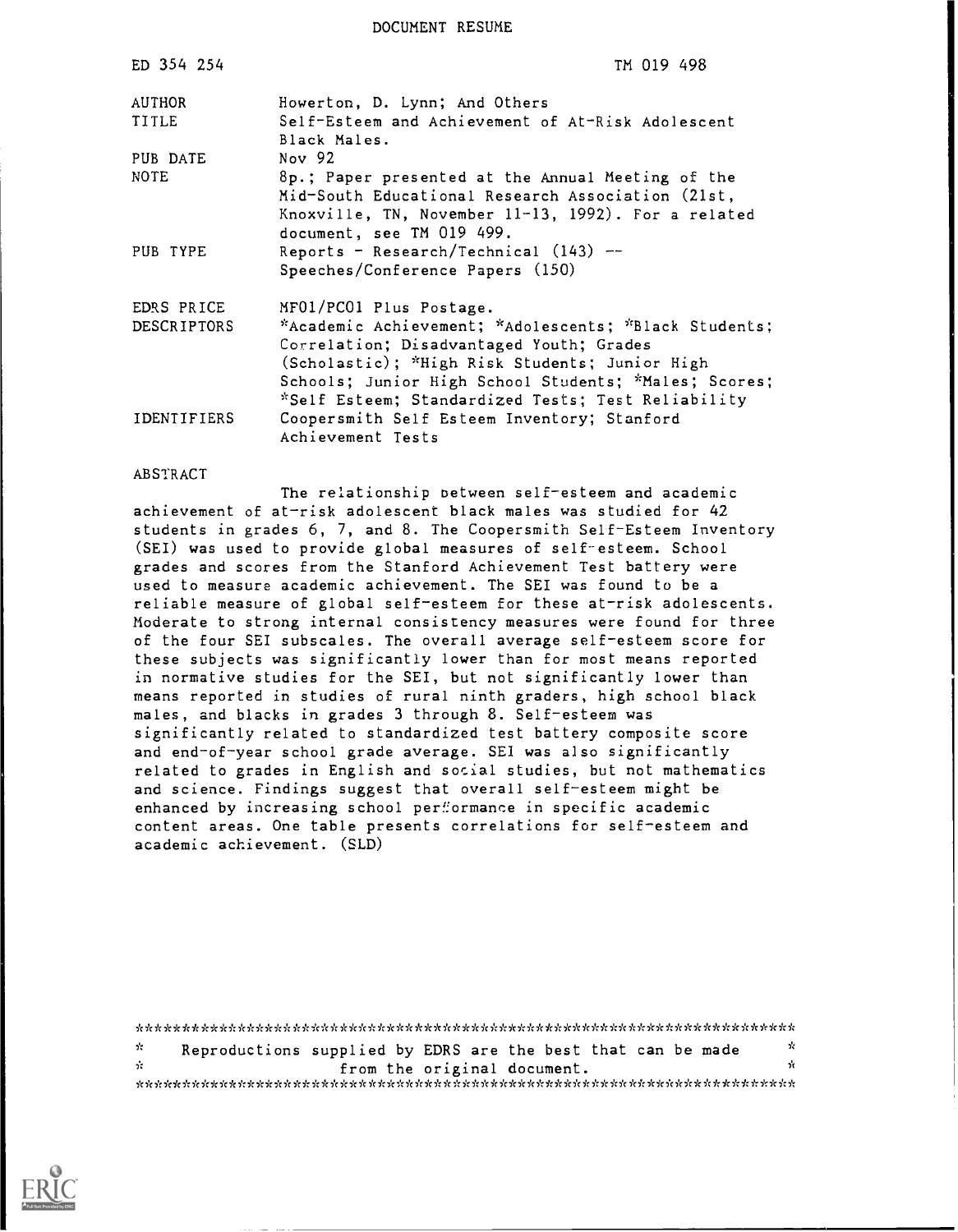# $\overline{\mathbf{f}}$ **LO**  $\boldsymbol{\mathcal{Q}}$ ED354

 $\frac{1}{266}$ 

 $\mathcal{A}$ 

U.S. DEPARTMENT OF EDUCATION<br>Office of Educational Research and Improvement Oftke of Educational Research and improvement EDUCATIONAL RESOURCES INFORMATION CENTER (ERIC)

**Q/This document has been reproduced as<br>received from the person or organization**<br>originating it

0 Minor changes have been made to improve reproduction Quality

Points of view or opinions stated in this docui<br>ment ido\_not\_necessarily\_represent\_official<br>OERI position or policy

-PERMISSION TO REPRODUCE THIS MATERIAL HAS BEEN GRANTED BY  $2x$ NN HOWERTON

TO THE EDUCATIONAL RESOURCES INFORMATION CENTER (ERIC)."

# SELF-ESTEEM AND ACHIEVEMENT OF AT-RISK ADOLESCENT BLACK MALES

D. Lynn Howerton, Arkansas State University

John M. Eager, Arkansas State University

Charles R. Cobbs, Wynne (AR) Public Schools

Paper presented at the annual meeting of the Mid-South Educational Research Association, November 12, 1992, Knoxville, TN.

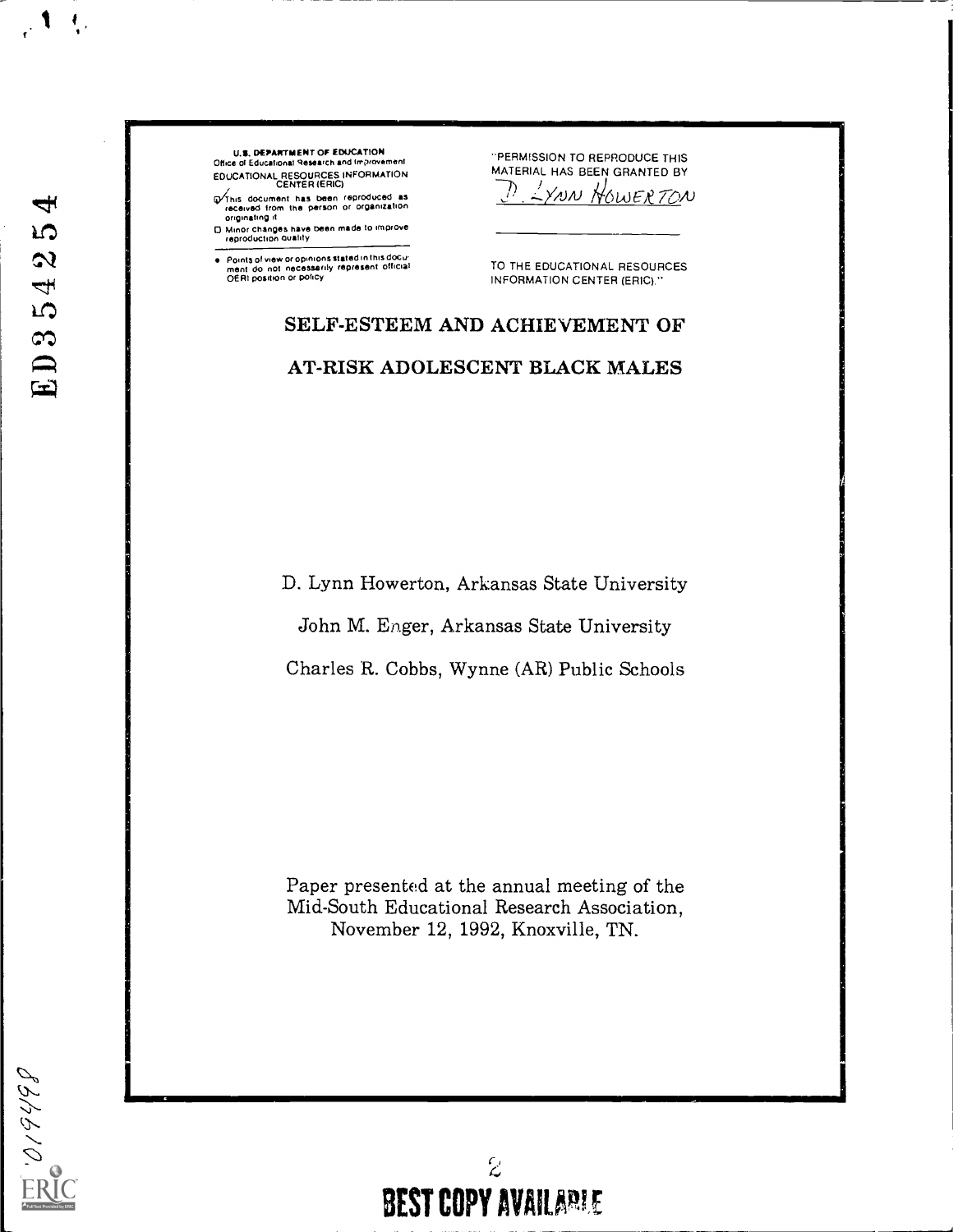#### Self-esteem and Achievement for At-risk Adolescent Black Males

1

Concerned black men in a rural, southern community developed a special program for at-risk black males (Cobbs & McCallum, 1992). Teachers were asked to identify at-risk participants in kindergarten through grade eight for the program based on several characteristics (Cobbs, 1992). Two of these characteristics were low self-esteem and poor academic performance. The focus of this study was to investigate the relationship between self-esteem and academic achievement of the middle school students identified at-risk by the teachers.

Sewell (1985) noted there is little empirical evidence to show a relationship between school performance and self-esteem. More recently, Gaspard and Burnett (1991) observed a moderate relationship  $(r=.38)$  between self-esteem and grade average for rural ninth-grade students. However, Mboya (1986) found no significant relationship between self-esteem and standardized achievement test scores for tenthgrade black males. Similarly, Demo and Parker (1987) found no significant relationship between self-esteem and grade average for college-age black males. Kagan (1988) suggested further investigation is needed to examine the relationship between self-esteem and achievement in specific content areas.

#### Purpose of the Study

The purpose of this study was to measure the relationship between self-esteem and academic achievement of at-risk adolescent black males. The Coopersmith Self-Esteem Inventory (SEI) was used to provide global measures of self-esteem (Coopersmith, 1967). School grades and scores from the Stanford Achievement Test (SAT) battery were used to measure academic achievement.

#### Method

In one sitting, the school counselor administered the Coopersmith SEI to 42 at-risk black males in grades 6, 7, and 8. The SEI consists of 58 items providing a measure of global self-esteem ranging from zero to 100. Participants were requested to indicate "like me" or "unlike me" on an answer sheet, while being instructed that there was no right or wrong answer to each question. Prior to administering the SEI, release forms had been obtained from participants, parents and school officials. The SEI yields a global measure of self-esteem and four sub-scales: general self, social selfpeers, home-parents, and school-academic. SEI has been a popular research tool in assessing self-esteem and self-concept, appearing in 942 articles over the past 25 years (Blascovich & Tomaka, 1991). In two reviews by the Buros Institute of Mental Measurements, SEI was recommended as an instrument appropriate for research (Peterson & Austin, 1985) and was noted for its wide applicability for research purposes (Sewell, 1985). The SEI is purported to be a reliable and stable instrument (Peterson & Austin, 1985; Sewell, 1985) with internal consistency reliability ranging from  $r = .87$  to  $r = .92$  for grades four to eight (Coopersmith, 1981). Using an adapted SEI scale, Zirkel and Gable (1977) reported test-retest reliability of  $r = .86$  for blacks.

For all students in grades 6, 7, and 8, SAT scores for the same year were recorded from school records in reading, language, mathematics, science, social studies

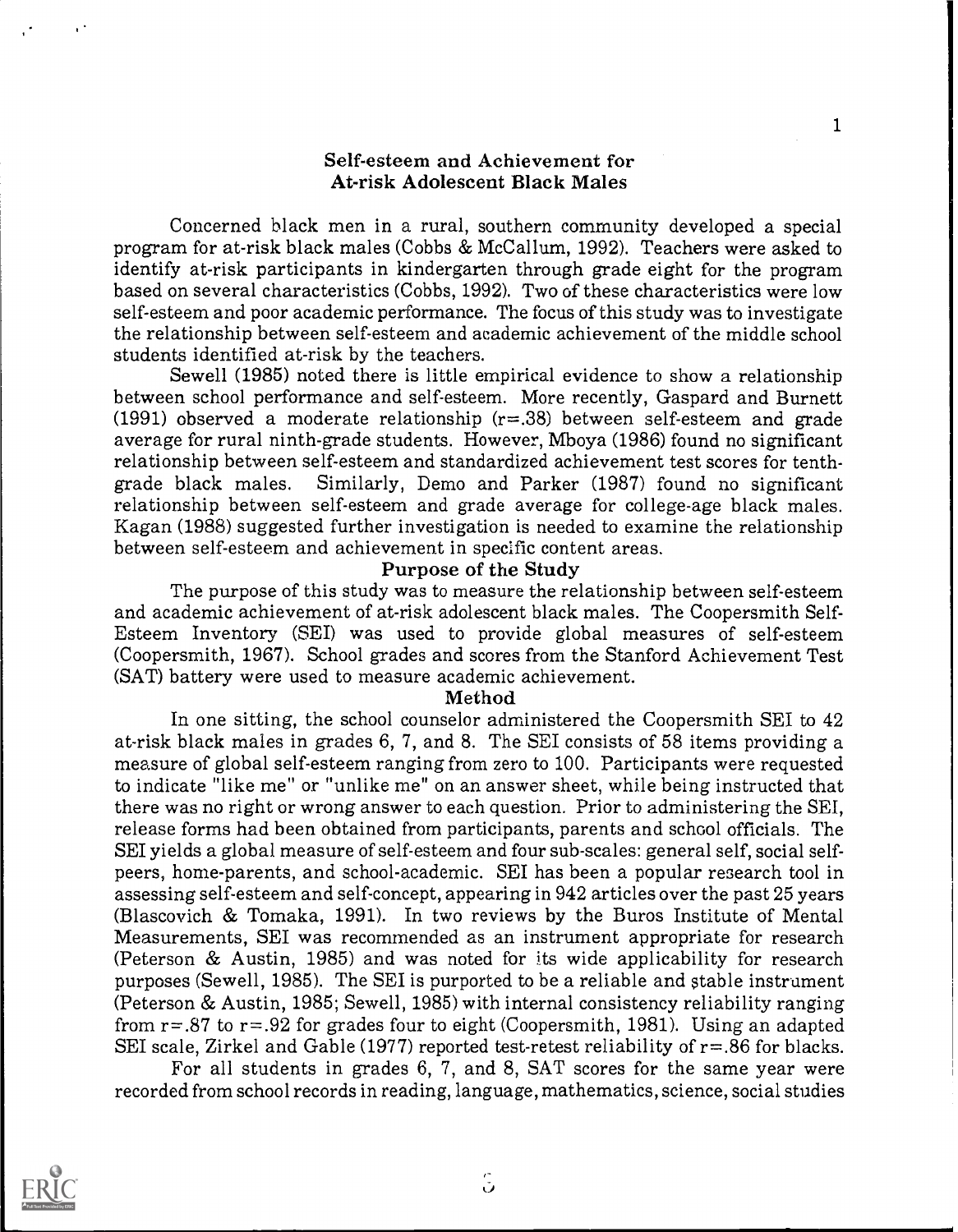and battery composite. These SAT scores were converted to a common standard score distribution to reflect each student's relative standing in his class.

School records yielded student grades in English, mathematics, science and social studies for the school year. These grades were averaged to produce a grade average.

#### Results

#### Coopersmith Self-Esteem Inventory (SEI)

Applying coefficient alpha, item responses of the SEI for the 42 at-risk adolescent black males yielded an internal consistency reliability coefficient of  $r = .793$ . This reliability estimate of global self-esteem was somewhat lower than the measures reported by Coopersmith (1981) and Zirkel and Gable (1977). The reliability coefficients of the SEI sub-scales were: general self ( $r = .678$ ), social self-peers ( $r = .436$ ), home-parents ( $r = .164$ ), and school-academic ( $r = .458$ ). These findings support Zirkel and Gable's (1977) use of a modified SEI scale which omitted the home-parents subscale from the SEI global measure of self-esteem.

The SEI scores for the entire sample ranged from 38 to 96 with a mean of 63.0 and standard deviation of 12.75. Compared with normative data reported in the Coopersmith (1981) manual, this mean of 63.0 is similar to the mean value of 64.6 for a sample of 60 black children in grades three to eight, but lower than the mean of 73.6 for 681 black children aged eight to fourteen. The manual reported SEI means generally ranged from 70 to 80 with standard deviations of 11 to 13. By comparison, most of the students in this study had lower self-esteem than the reference groups reported in the Coopersmith manual. For the distribution of scores in the present study, SEI scores at the 25th, 50th and 75th percentiles were 54.3, 61.0 and 72.3, respectively.

#### Academic Achievement

Stanford Achievement Test (SAT). Students' overall and content area SAT scores were converted to standard scores representing their relative standing in their classes. These converted scores were determined by obtaining the overall and content area SAT means and standard deviations for all middle school students in grades 6, 7 and 8. Next, the scores of the at-risk students were converted to score distributions having a mean of 500 and standard deviation of 100. The re-normed SAT scores for the at-risk black males had averages of: battery composite,  $422$  (s=105); reading,  $421$ (s=108); language,  $433$  (s=100); mathematics,  $433$  (s=91); science,  $446$  (s=105); and social studies,  $426$  (s=102). In summary, the average SAT scores for these at-risk black males generally fell .5 to .8 standard deviations below the mean of their middle school classes.

Grade Averages. End of school grades in English, mathematics, science and social studies for the at-risk black males averaged  $1.85$  (s=.69) on a four-point scale  $(4=A, 3=B, 2=C, 1=D, 0=F)$ . Overall, these students had lower grades in science  $(GPA = 1.58)$  than in social studies  $(GPA = 2.03)$ , English  $(GPA = 2.02)$  and mathematics  $(GPA=1.90)$ . Accumulating all of the subjects' grades across all four courses produced 3.1% A's, 21.4% B's, 39.0% C's, 30.8% D's, and 5.7% F's.



2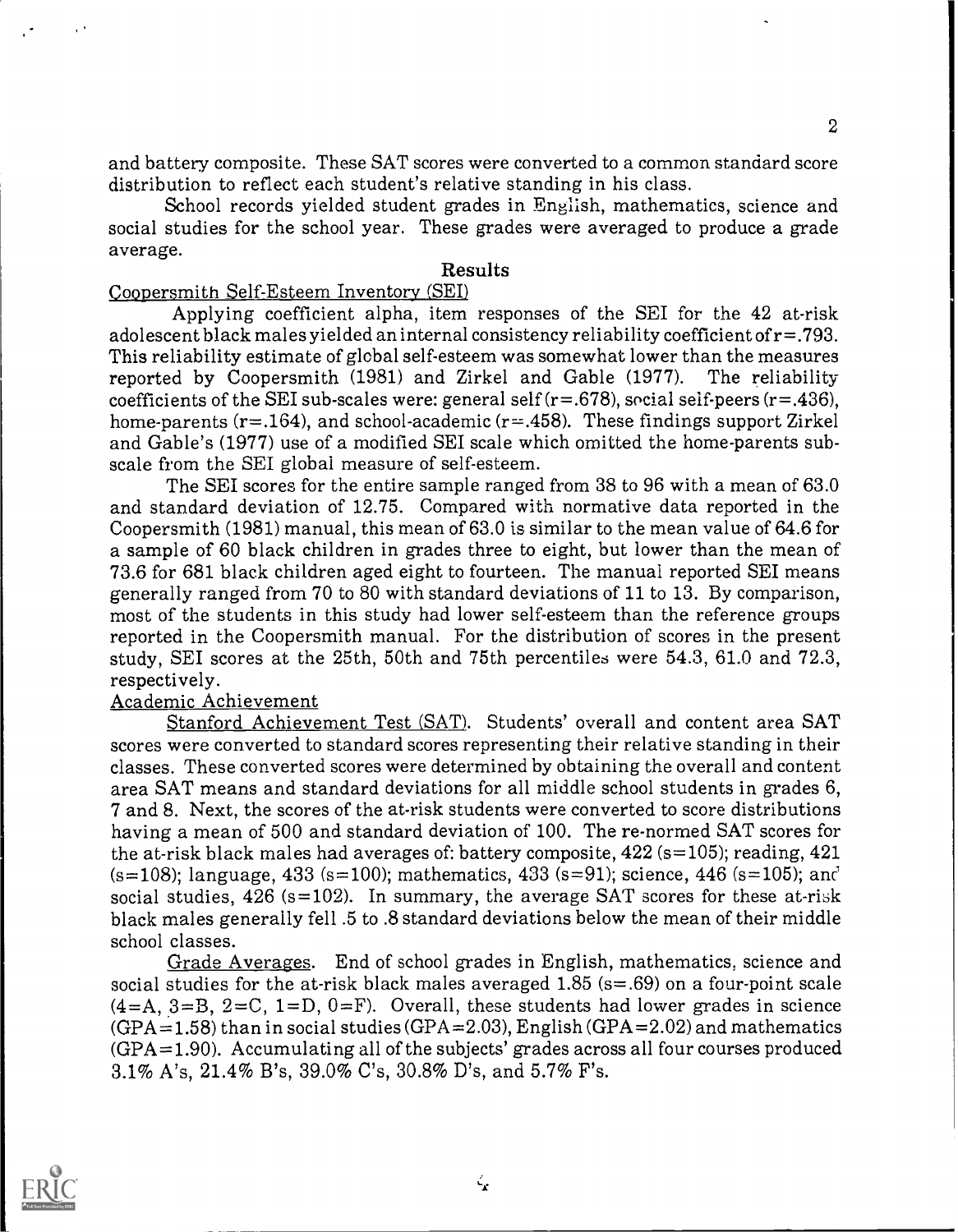Relationship Between SAT Scores and School Grades. Unless indicated otherwise, all correlations reported in this study are significant at the .05 level of significance. The overall grade average correlated  $r = .679$  with the SAT battery average. The correlations between grades and SAT scores in the four content areas were: English,  $r=.380$ ; mathematics,  $r=.447$ ; science,  $r=.646$ ; social studies,  $r=.446$ . Relationships Between Self-Esteem and Academic Achievement

SEI and SAT. As shown in Table 1, the SEI global measure of self-esteem was significantly related to the SAT battery composite  $(r=.290)$ , to SAT mathematics  $(r=.308)$ , and to SAT science  $(r=.382)$ . For the SEI sub-scale general self, only one significant relationship was observed, to SAT science  $(r=.298)$ . No significant relationships were identified between the SEI sub-scale social self-peers and SAT scores. The SEI sub-scale home-parents was significantly related to the SAT measures for battery composite, reading, language, mathematics and science. For the SET sub-scale school-academic, significant relationships were found with the SAT battery composite, reading, language and science scores. Of the five SEI measures (global and four sub-scales), four were significantly correlated with SAT science, three with the SAT battery composite, two with SAT reading, SAT language and SAT mathematics, and none with SAT social studies.

SEI and School Grades. As shown on the lower portion of Table 1, the SEI global measure of self-esteem was significantly related to the average school grades  $(r=.426)$ , English grades  $(r=.309)$ , and social studies grades  $(r=.334)$ . The SEI subscale general self was significantly correlated with average school grades and social studies grades. The SEI sub-scale social self-peers was significantly related to average school grades, English grades, mathematics grades and science grades. The SEI subscale home-parents was significantly related to average school grades and science grades. The SEI sub-scale school-academic was significantly related only to English grades. Overall, of the five SEI measures, four significant relationships were found with average school grades, three with English grades, two with science grades and social studies grades, and one with mathematics grades.

#### Discussion

In this study the Coopersmith Self-Esteem Inventory (SEI) was found to be a reliable measure of global self-esteem for at-risk adolescent black males. Moderate to strong internal consistency measures were found for three of the four SEI subscales: general self, social self-peers, and school-academic.

The overall average self-esteem score for the at-risk middle school black males was significantly lower than most means reported in the normative studies in the Coopersmith (1981) manual. However, the average self-esteem score obtained in the present study was not significantly lower than means reported in studies for rural ninth graders (Gaspard & Burnett, 1991), for high school black males (Terrell, Terrell & Taylor, 1988), and for blacks in grades three to eight (Coopersmith, 1981).

Sewell (1985) indicated there was little empirical evidence showing significant relationships between school performance and self-esteem. In this investigation, the SEI global measure of self-esteem was significantly related to two composite measures of school performance: standardized test battery composite score and end-of-year



 $\ddot{\rm o}$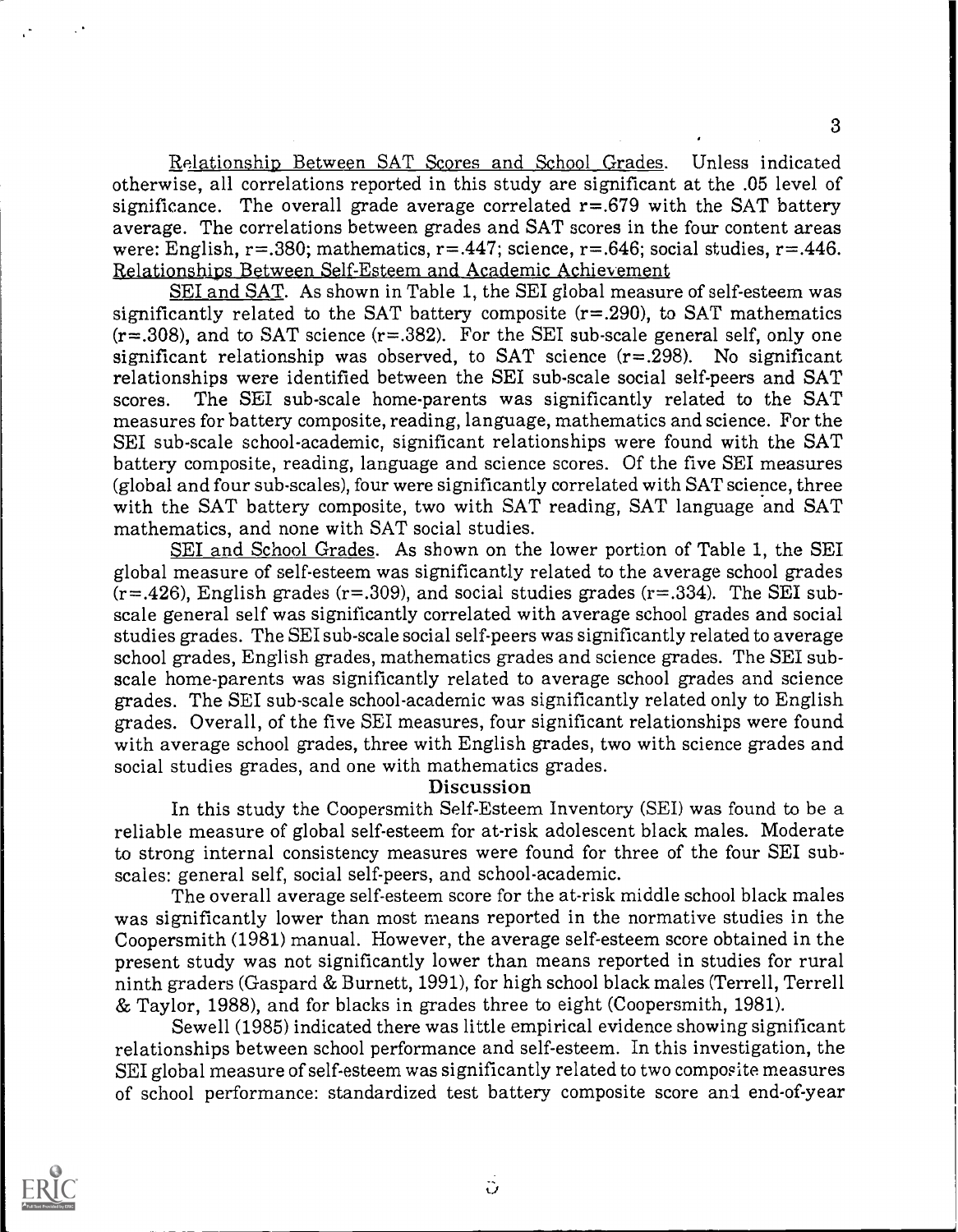school grade average. Overall, of the 50 correlations tested between self-esteem and measures of school performance, 23 were found to be significant positive relationships. However, only four pairs were found to be in common across both measures of school performance. Comparable significant relationships with overall school performance were noted only for the SEI home-parent sub-scale. Significant relationships for both SAT scores and school grades were noted in the SEI home-parent sub-scale with science. In the SEI school-academic sub-scale, both SAT reading and SAT language correlated with English grades.

4

Significant relationships with self-esteem were noted for the four school performance areas investigated. The SEI global measure of self-esteem was The SEI global measure of self-esteem was significantly related to SAT scores in mathematics and science, but not in reading, language and social studies. Conversely, SEI was significantly related to school grades in English and social studies, but not in mathematics and science.

These findings suggest overall self-esteem might be enhanced by increasing school performance in specific content areas. As previously recommended in reviews of SEI (Peterson & Austin, 1985; Sewell, 1985), meas ires of self-esteem are useful for research and group interpretation. However, SE<sub>i</sub> measures of self-esteem have limited utility in interpreting an individual's self-esteem. Thus, it is recommended the most appropriate application of these findings should be directed at the program working with at-risk black males. Continued efforts to boost self-esteem may serve to enhance academic performance; continued efforts to improve academic performance may increase their self-esteem.

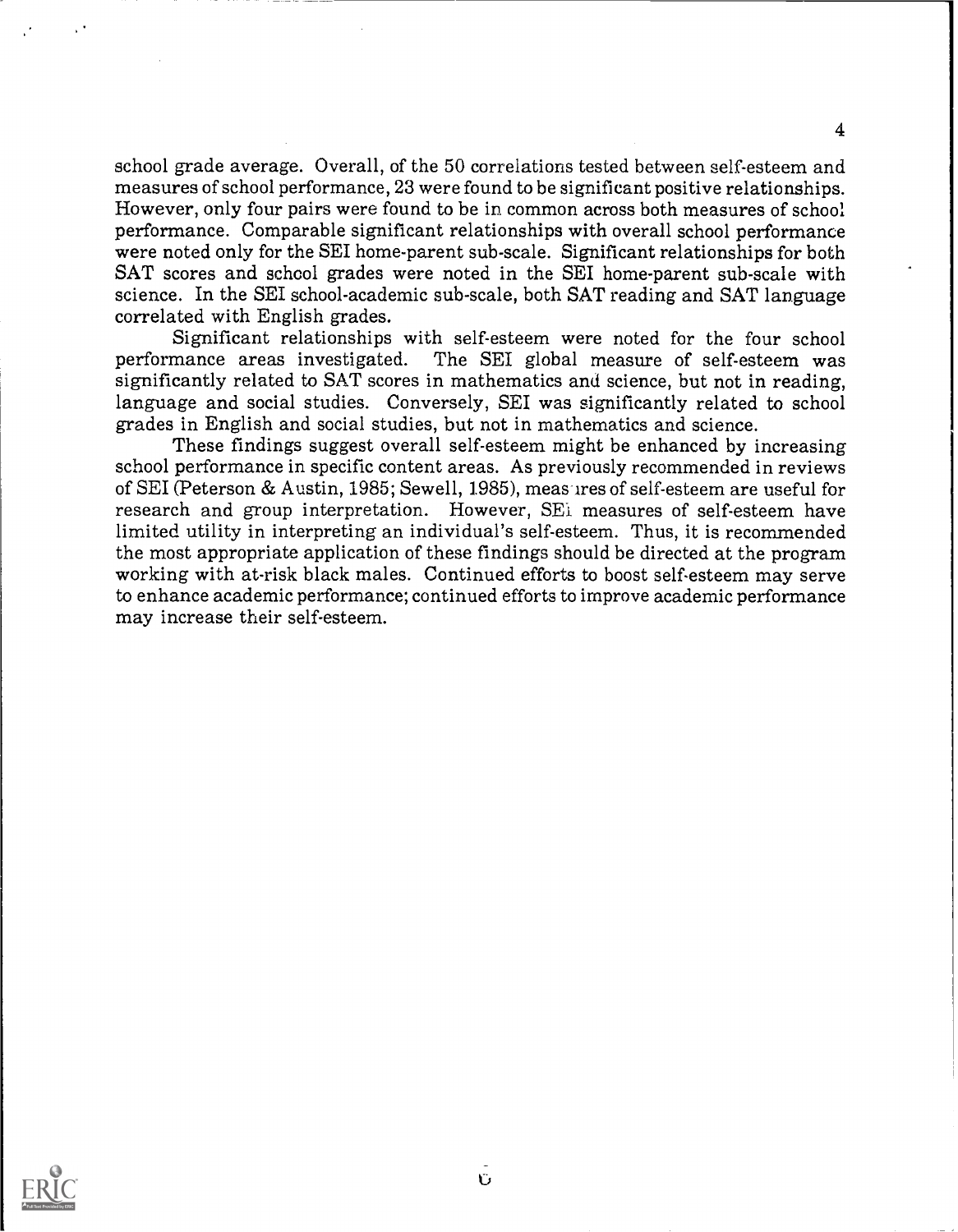#### References

- Blascovich, J. & Tomaka, J. (1991). Measures of self-esteem. In J. P. Robinson, P. R. Shaver & L. S. Wrightsman (Eds.), Measures of Personality and Social Psychology Attitudes (pp. 115-160). New York, NY: Academic Press.
- Cobbs, C. R. (1992). The Positive Impact Program (PIP) for at-risk black males: An investigation of academic achievement and teacher ratings for adolescent black males at Wynne Junior High School. Unpublished specialist's thesis, Arkansas State University, Jonesboro, AR.

Cobbs, C. R. & McCallum, O. (1992, November). Positive Impact Program (PIP) for At-risk Black Males. Paper presented at the annual meeting of the Mid-South Educational Research Association, Knoxville, TN.

Coopersmith, S. (1967). Antecedents of Self-Esteem. San Francisco, CA: W. H. Freeman.

Coopersmith, S. (1981). SEI: Self-Esteem Inventories. Palo Alto, CA: Consulting Psychologists Press.

- Demo, D. H. & Parker, K. D. (1987). Academic achievement and self-esteem among black and white college students. Journal of Social Psychology, 127, 345-355.
- Gaspard, M. R. & Burnett, M. F. (1991). The relationship between self-esteem and academic achievement of rural ninth grade students. Journal of Rural and Small Schools, 4, 2-9.
- Kagan, D. M. (1988). A discriminant analysis of alternative versus regular high school students. The High School Journal, 71, 60-68.
- Mboya, M. M. (1986). Black adolescents: A descriptive study of their self-concepts and academic achievement. Adolescence, 21, 689-696.
- Petersen, C. & Austin, J. T. (1985). Review of Coopersmith Self-Esteem Inventories. In J. V. Mitchell, Jr. (Ed.), The Ninth Mental Measurements Yearbook (pp. 396-397). Lincoln, NE: Buros Institute of Mental Measurements.
- Sewell, T. E. (1985). Review of Coopersmith Self-Esteem Inventories. In J. V. Mitchell, Jr. (Ed.), The Ninth Mental Measurements Yearbook (pp. 397-398). Lincoln, NE: Buros Institute of Mental Measurements.
- Terrell, F., Terrell, S. & Taylor, J. (1988). The self-concept of black adolescents with and without African names. Psychology in the Schools, 25, 65-70.
- Zirkel, P. & Gable, R. K. (1977). The reliability and validity of various measures of self-concept among ethnically different adolescents. Evaluation in Guidance, 10, 48-54.

 $\frac{d^2}{dt^2}$ 



 $\mathcal{A} \rightarrow \mathcal{A}$  , and

5